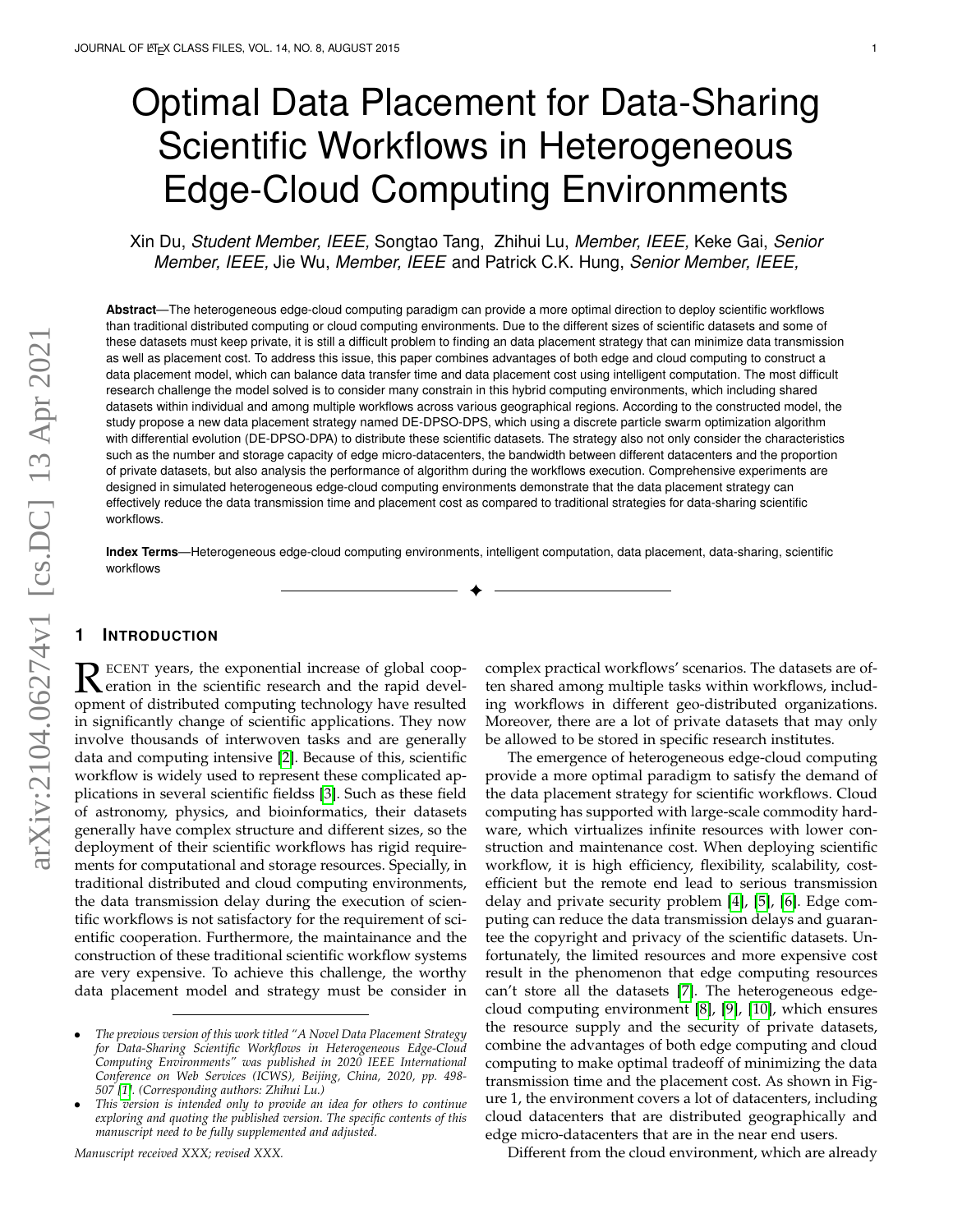## JOUFNAL OF LIFE CHASS FUITS NYREN PUSSE PLACES TO LATE COMMUNIST AND COMMUNIST PLACE COMMUNIST PLACES OF LATE O models. (a) existing heterogeneous edge-cloud computing environment; (b) proposed heterogeneous edge-cloud computing environment.

several successful scientific cloud workflow systems, the applyment of heterogeneous edge-cloud computing environments have to systematically tackle a lot of challenges. As mentioned in this study, one of key issues is the data placement problem. According to the real-world scenarios, a practicable data placement strategy should satisfy these conditions: Firstly, scientific workflows which needed to support the scientific collaboration between different research institutes, has the characteristics of distributed and data-intensive. During the process of workflow execution, datasets sharing among multiple workflows and tasks usually be used to improve the efficiency of the whole systems. Furthermore, these scientific datasets and tasks sometimes will be allocated and dispatched between geographically distributed datacenters to facilitate collaborative different research. Secondly, due to the large number of datasets and complex structures of scientific workflows, combining edge and cloud computations ensures high cohesion within a datacenter and low coupling between different datacenters. Thirdly, due to the special features of confidentiality and copyright protection of some scientific datasets, its cannot be shared by allocating and dispatching. In other word, some geographically distributed research institutes may own their own private datasets, which only stored in their own microedgecenters. Furthermore, there are significant differences in bandwidth and placement cost between different edge micro-datacenters in different geographic locations. These differences have a significant impact on the overall data placement strategy. In summary, the reasonably complement of edge computing and cloud computing can be used to optimize the data placement for data-sharing scientific workflows, but they need an effective mechanism to cooperate for the optimal data placement.

The formulation of the optimal data placement is a NPhard problem with constraints, such as the storage of these datacenters and placement cost of datasets for different datacenters and so on. Contemporarily, Several studies have mapped it to the knapsack packing problem [\[11\]](#page-10-10), [\[12\]](#page-10-11), [\[13\]](#page-10-12), [\[14\]](#page-10-13), and hence, to obtain the optimal solution to this problem, they proposed several methods using heuristic algorithms, such as the genetic algorithm (GA) and particle swarm optimization (PSO). These evolutionary computationary algorthms, which simulate the behaviors of birds, nuts, or fishes in continuous search spaces, are well-suited for solving NP-hard problems. In [\[15\]](#page-10-14), in order to apply the PSO to cloud computing scenarios, a novel discrete PSO (DPSO) algorithm is presented to solve discrete problems. Furthermore, a self-adaptive discrete PSO algorithm with genetic algorithm operators(GA-DPSO) is proposed in [\[16\]](#page-10-15) to reduce the data transmission time during a workflow execution in a single-region heterogeneous edge-cloud computing environment.

However, these data placement strategies only consider individual workflows or cloud environments, which consider each workflow in isolation. When finding data placement maps in real-world scenarios, some datasets are shared not only among multiple workflows but also among different geographically distributed scientific research institutions. From this data-sharing perspective, figure 2 shows the different environment between the proposed model and others. Unlike the existing heterogeneous edge-cloud computing environement used during the execution of scientific workflows, the showed environement in Figure 2(b) not only considers shared datasets both within tasks and among multiple tasks, but it also considers the coordination of data centers between different regions. To the best of our knowledge, when proposing their data placement strategy, other existing models are not suitable for the actual heterogeneous environment. Meanwhile, due to the complex and so many constrain of heterogeneous edge-cloud environments, this popular research achievements which including our original version mainly focus on single criterion, such as data placement cost or data transfer time. Considering the data placement for scientific workflows in real-world scenarios, a worthy strategy should be based on a trade-off between these two metrics to obtaining the better solutions.

A data placement strategy proposed in this paper brings a novel data placement model for data-sharing scientific workflows. According to the characteristics of different datacenters and data-sharing scientific workflows, this paper also presents a discrete PSO algorithm with differential evolution to reduce the data transfer time and data placement cost. During the execution of multiple workflows in multiregion heterogeneous edge-cloud computing environments, the algorithm not only improve the performance of whole system, but also consider many factors impacting the data placement cost and transfer delay. To be specific, we verify the performance of the method in the system by the number of iterations of the algorithm. Meanwhile, the number of datacenters, the storage capacity of edge micro-datacenters, the data sharing for multiple workflows in different datacenters, the bandwidth between different datacenters, the ratio of shared datasets, the number of workflows and the ratio of private datasets are also considered in our data placement model and strategy. we conducted several comprehensive experiments to show that our strategy can effectively reduce data transfer time and placement cost. In summary, our main contributions are as follows.

- 1) We model the distributed real-world placement scenarios for optimizing data placement during the execution of multiple workflows in multi- heterogeneous edge-cloud computing environments. Different from previous data placement model, the model does not only considers shared datasets both within tasks and among multiple workflows, but also considers the coordination of data centers between different regions.
- 2) We formulate the data placement problem and propose a novel data placement algorithm. According to the above-mentioned data placement model, the algorithm is based on effective improvement in DPSO and DE to distribute datasets. We recode and define the crossover and mutation operator of the DE to be better suited to our data placement strategy. This algorithm is highly efficient and has lower complexity to place these datasets in the heterogeneous edge-cloud computing environments.
- 3) We propose a data-share data placement strategy based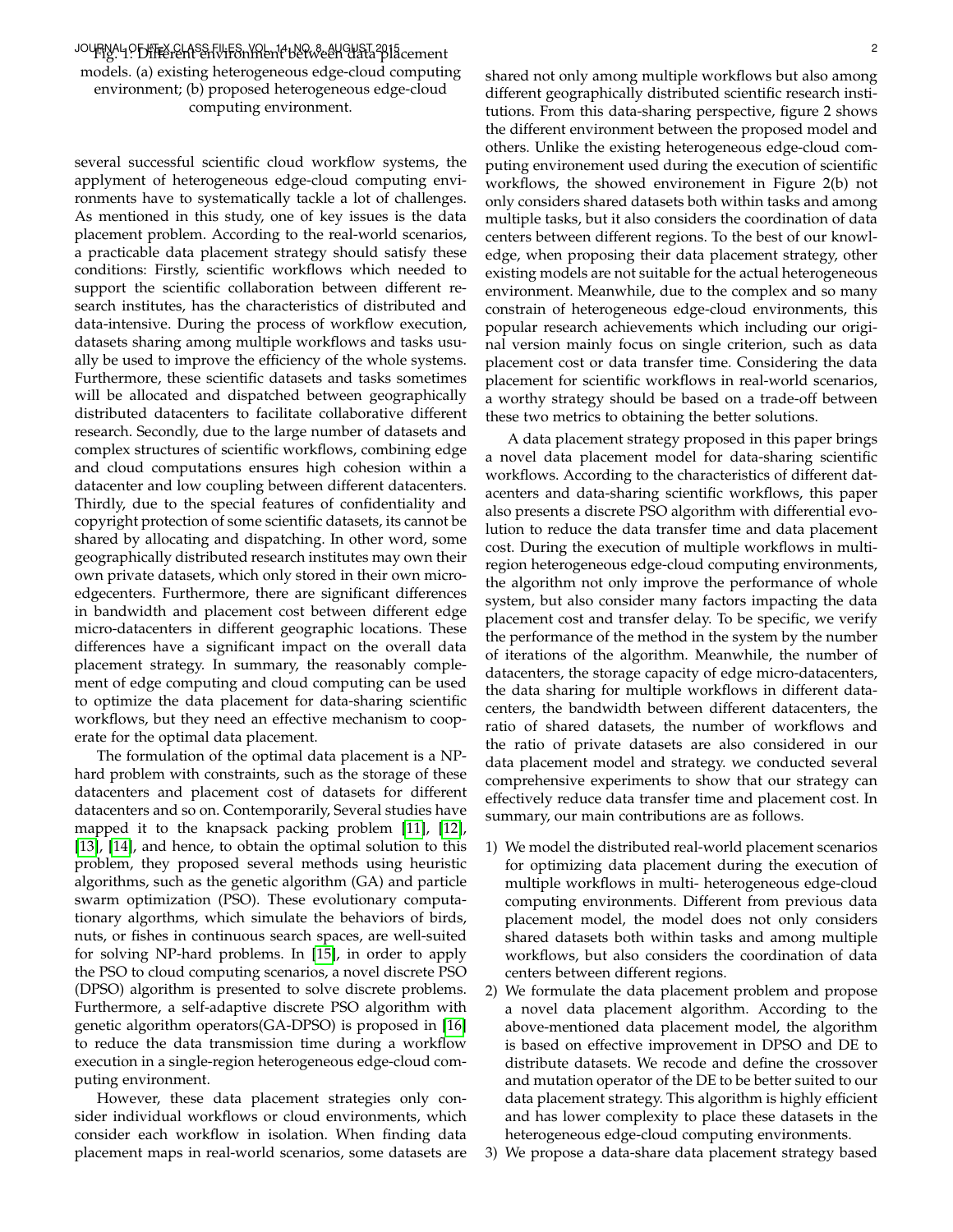on the data placement model and algorithm for scientific workflows. This strategy considers almost all impact factors that may affect the final results, such as the number of edge micro-datacenters, the storage capacity of edge micro-datacenters, the data sharing for multiple workflows, and the bandwidth between different datacenters.

4) We evaluate the placement strategy using the data transfer time and placement cost, which are two important indexes by tradeoff to obtaining the better data placement solutions. Moreover, we evaluate our DE-DPSO-DPA by calulating the number of iterations during the process for algorithm gradually converges, which can denote the speed of finding optimal data placement.

The rest of this study is organized as follows. Section 2 demonstrates the motivation scenario and problem analysis. In section 3, we introduce details of our data placement model and data-sharing workflow notation are defined. Section 4 decribes our data placement strategy. Section 5 describes and analysis the experimental results. In Section 6, we reviews related work. And the conclusions and future work are summarized in Section 7.

## **2 MOTIVATION SCENARIOS AND PROBLEM ANALYSIS**

In this section, we first model the heterogeneous edgecloud computing environment, describe the data-sharing scientific workflows execution process. Then, we illustrate a motivating example and analyze the above-mentioned data placement model.

## **2.1 The heterogeneous edge-cloud computing environment**

The heterogeneous edge-cloud computing environment  $DC = \{DC_c, DC_e\}$  contains geographically distributed cloud datacenters and multiple edge micro-datacenters: cloud computing at the long-distance end, which generally has unlimited storage resources and only one per region, and edge computing in the near end, which is used to store the private datasets with limited storage capacity. According to the heterogeneous computing environment, our model consists of m cloud datacenters  $DC_c = \{dc_1, dc_2, ..., dc_m\}$ and *n* edge micro-datacenters  $DC_e = \{dc_1, dc_2, ..., dc_n\}$ . In addition,  $dc_i =$  represent the *i*th datacenter, whose  $cap_i$  denotes its storage capacity and  $type_i$  is used to flag whether the datacenter is a cloud or an edge microdatacenter. In particular, when  $type_i = 0$ , the datacenter is a cloud datacenter, which can only store public datasets and is usually distributed geographically. When  $type_i = 1$ , the datacenter is an edge micro-datacenter, which can store both private and public datasets. The bandwidth across different datacenters is represented as  $b_{ij} = **band,  $type_i, type_j >$ ,**$ where  $band_{ij}$  is the value of the bandwidth and datacenter  $i$  is not datacenter  $j$ . To improve the focus on our data placement issues, it was assumed that the bandwidth is a known constant. Then, fundamental definitions of datasharing scientific workflows were given, and the model was constructed.



Fig. 2: Sample of data placement by two strategies.

## **2.2 A Working Example**

In this subsection, a small-scale working example for data-sharing scientific workflows in above-mentioned environment is described to illustrate our data placement strategy. On one hand, as shown in Figure 3(a) and Figure 3(b), there are two individual workflows in the same region, named workflow 1 and workflow 2. In addition, for the pulsar searching in astrophysic, this simple scientific workflow scenario has 11 tasks  $\{t_1, t_2, ..., t_{11}\}\$ , 11 datasets  $\{d_1, d_2, ..., d_{11}\}\$ , and three datacenters  $\{dc_1,dc_2,dc_3\}$ . Specifically, four private datasets, which only be deployed in edge micro-datacenters datacenters, are deployed separately in two edge micro-datacenters,  $dc_2$  and  $dc_3$ , and several datasets are shared between different workflows. It is well known that data transfer speed between cloud datacenters with unlimited storage capacity are lower than the speed between the cloud and edge micro-datacenters. Meanwhile, the bandwidth between the cloud and edge micro-datacenters is much lower than the bandwidth between the edge micro-datacenters [\[17\]](#page-10-16). Corresponding to the data-sharing scientific workflows in Fig 3(a) and Fig 3(b), according to the real datasets in astronomy, table 1 lists the respective sizes of all the datasets in the sameregion heterogeneous edge-cloud computing environments. It is worth noting that, due to the sizes of worlflow tasks are much less than scientific datasets, so we ignore them in this paper.

On the other hand, Figure 4 show that geographically distributed scientific institutes respectively have their own private datasets, workflow systems and data-sharing processes. There are four workflows, two cloud datacenters, and several edge micro-datacenters. Furthermore, there are a lot of datasets and tasks, all of them are scheduled and distributed to these datacenters by data placement strategy. Based on the real scenario, which involved the execution of multiple workflows in multi-region heterogeneous edgecloud computing environments, the model in this study considers multiple cloud datacenters and multiple scientific workflows, while proposing a data placement strategy based on DE-DPSO, which places datasets while considering not only the bandwidth between datacenters, the number of edge micro-datacenters, and the storage capacity of edge micro-datacenters but also the sharing of data during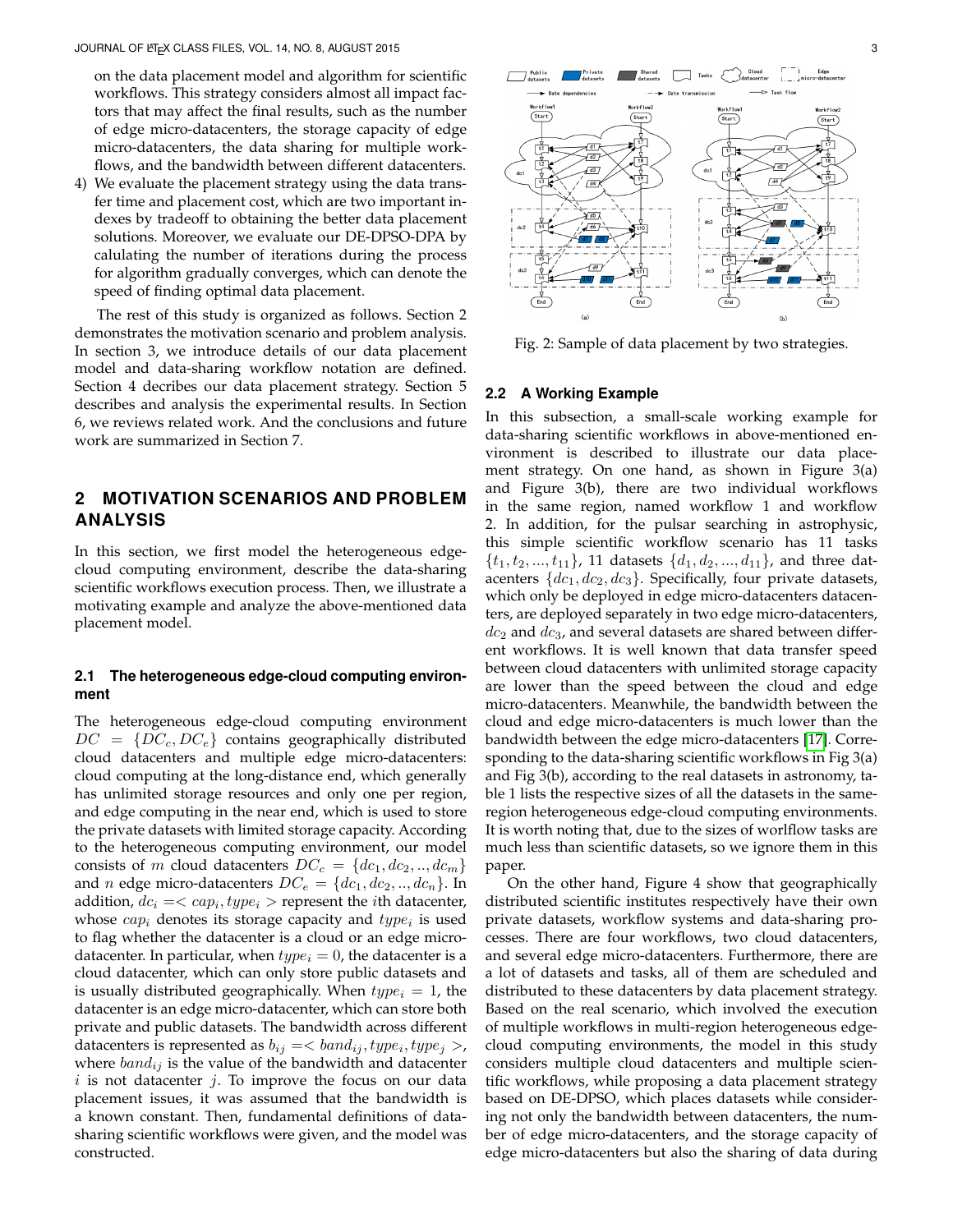

Fig. 3: Sample of data placement for scientific workflow in heterogeneous edge-cloud computing environments.

TABLE 1: Dataset Size of Data-Sharing Scientific Workflows

| Dataset $d_1$ $d_2$ $d_3$ $d_4$ $d_5$ $d_6$ $d_7$ $d_8$ $d_9$ $d_{10}$ $d_{11}$ |  |  |  |  |  |  |  |  |  |  |  |
|---------------------------------------------------------------------------------|--|--|--|--|--|--|--|--|--|--|--|
| Size(GB) 3.1 5.4 2.1 1.3 1.1 2.3 1.7 2.1 1.5 0.5 4.0                            |  |  |  |  |  |  |  |  |  |  |  |
| $TARI$ $P$ .                                                                    |  |  |  |  |  |  |  |  |  |  |  |
| Placement Cost of Data-Sharing Scientific Workflows                             |  |  |  |  |  |  |  |  |  |  |  |

| Dataset $d_1$ $d_2$ $d_3$ $d_4$ $d_5$ $d_6$ $d_7$ $d_8$ $d_9$ $d_{10}$ $d_{11}$ |  |  |  |  |  |  |
|---------------------------------------------------------------------------------|--|--|--|--|--|--|
| Cost(\$) 0.21 0.45 0.37 0.62 0.73 0.15 0.42 1.57 1.51 0.45 2.05                 |  |  |  |  |  |  |

workflow execution and the number of iterations of the data placement algorithm in finding the optimal placement location.

#### **2.3 Problem Analysis**

Different data placement policies will directly affect the data transfer time and placement cost. We analyze the data placement problem of scientific workflows which are described in subsection 2.1. In this motivating example, we set the bandwith across the datacenters  $\{band_{12}, band_{13}, band_{23}\}$ as  $\{10M/s, 20M/s, 150M/s\}$  [\[17\]](#page-10-16). Also, for simplicity, we assume that placement costs of these datasets as table 2. As shown in Figure 3 and Figure 5, there are four data placement strategy lead to four different results. The result of the strategy shown in Figure 3(a) required the datasets to be moved eight times; the amount of data movement was 11.6 GB, the data transfer time was calculated to be 600 s, and data placement cost was 130 dollors. The strategy described in Figure 3(b) was found to have six data movements; the amount of data movement was 8.4 GB, the data transfer time was approximately 280 s, and data placement cost was 60 dollars. the strategy used in Figure 5(a) required the datasets to moved six times; the amount of data movement was 8.4 GB, the data transfer time was approximately 380 s, and data placement cost was 60 dollars. Furthermore, the strategy described in Figure 5(b) was found to have six data movements; the amount of data movement was 8.4 GB, the data transfer time was approximately 280 s, and data placement cost was 60 dollars. Compared with the data placement results of these four strategies, we can analyze that other results achieved through data placement strategy can be better than Fig 3(a). If the data transfer time is chosen as the index, the data placement strategy



 $\sum$  Public<br>datasets

Private<br>datasets

Fig. 4: Sample of data placement by two strategies.

TABLE 3: The Final Placement Location of Each Dataset

| Dataset        | $d_1$ $d_2$ $d_3$ $d_4$ $d_5$ $d_6$ $d_7$ $d_8$ $d_9$ $d_{10}$ $d_{11}$      |  |  |  |  |  |
|----------------|------------------------------------------------------------------------------|--|--|--|--|--|
| $DC_{fig3(a)}$ | $dc_1$ $dc_1$ $dc_1$ $dc_1$ $dc_2$ $dc_2$ $dc_2$ $dc_2$ $dc_3$ $dc_3$ $dc_3$ |  |  |  |  |  |
| $DC_{fig3(b)}$ | $dc_1$ $dc_1$ $dc_2$ $dc_1$ $dc_2$ $dc_3$ $dc_2$ $dc_2$ $dc_3$ $dc_3$ $dc_3$ |  |  |  |  |  |
| $DC_{fig5(a)}$ | $dc_1 dc_1 dc_1 dc_1 dc_2 dc_2 dc_2 dc_2 dc_3 dc_3 dc_3 dc_3$                |  |  |  |  |  |
| $DC_{fig5(b)}$ | $dc_1$ $dc_1$ $dc_2$ $dc_1$ $dc_2$ $dc_3$ $dc_2$ $dc_2$ $dc_3$ $dc_3$ $dc_3$ |  |  |  |  |  |

adopted in Figure 2(b) gets the best result. Meanwhile, if the strategy adopted takes the cost of data placement as the index, the data placement strategy adopted in Figure 2(c) is undoubtedly the best. However, the tradeoff between data transfer time and data placement cost is often considered in the actual data placement process, and Figure 4 is probably the best strategy, although neither transmission time nor data placement cost is minimal. Table 3 shows the final data placement map of datasets under the motivating example in these four strategies.

The reason of these four different data placement results are from the heterogeneous edge-cloud computing environments and heterogeneity of datasets in multi-region scenario. During the execution of multiple workflows, we conducted a data placement model, which considers multiple cloud datacenters and multiple scientific workflows. while proposing a data placement strategy based on DE-DPSO, which places datasets while considering not only the bandwidth between datacenters, the number of edge micro-datacenters, and the storage capacity of edge microdatacenters but also the sharing of data during workflow execution and the number of iterations of the data placement algorithm in finding the optimal placement location.

## **3 FORMOLATION FOR DATA PLACEMENT**

In this section, we give fundamental definitions of datasharing scientific workflows in the heterogeneous edgecloud computing environments to construct a data placement model for the proposed data placement strategy. It is worth noting that the core purpose of this strategy for all scientific workflows in this model is to optimize the placement costs for datasets and also to minimize the data transfer time during workflows execution while satisfying the speed of finding the final location for datasets and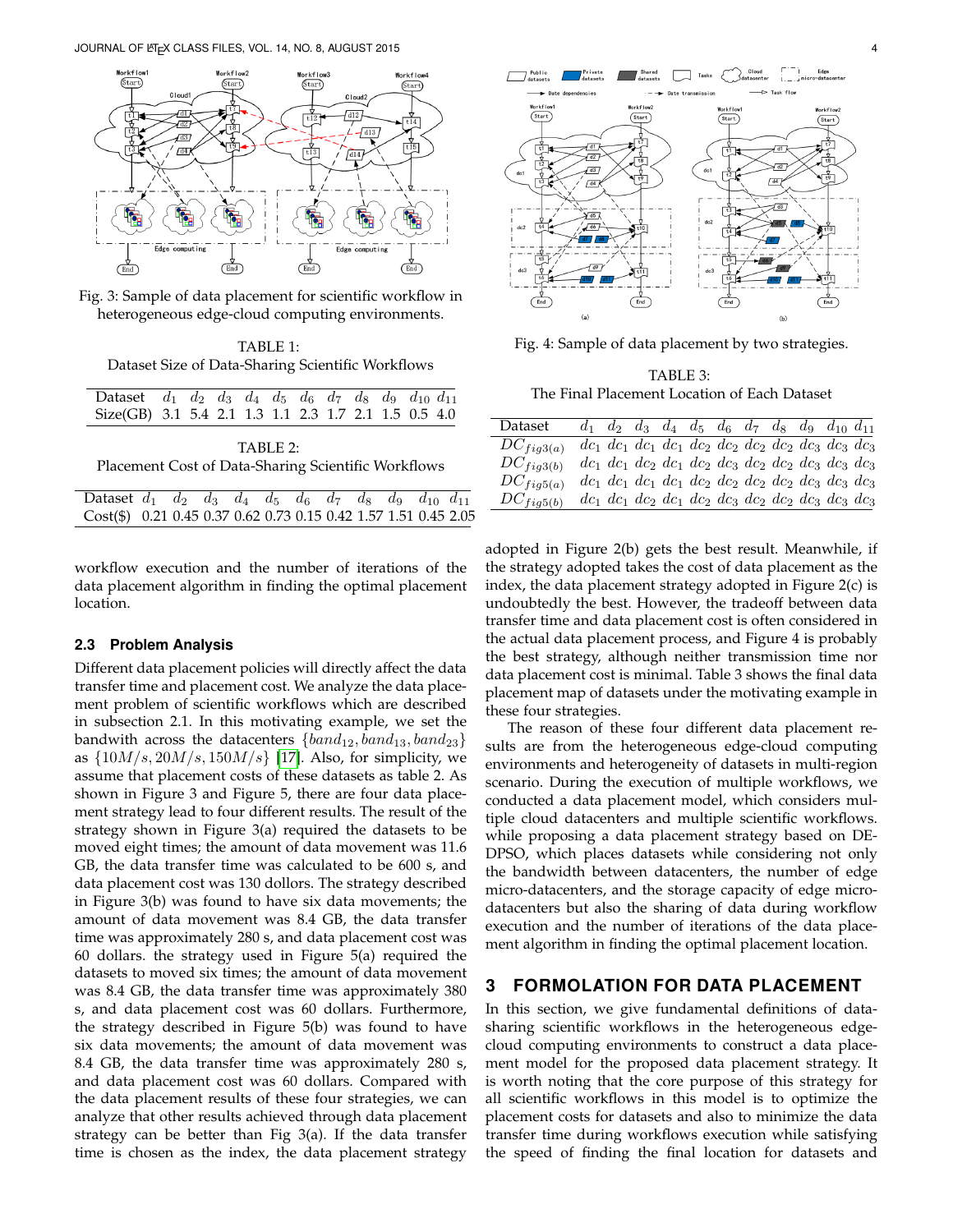intrinsic properties of each datacenter (such as storage or computing resource).

#### **3.1 Scientific Workflow Definition**

Generally, scientific workflows contain numerous tasks linked through the dependency relationship of datasets. Its can be described as data-intensive parallel services and applications.

**Definition 1.** Scientific workflow. In the study, we describe scientific workflows W as  $\{W_1, W_2, ..., W_l\}$ , where  $l$  is the number of scientific workflows. Each scientific workflow can be described as a directed acyclic graph  $W_k = (T, R, DS)$ , where  $T = \{t_1, t_2, ..., t_r\}$  represents the task set in  $W_k$ , which contains  $r$  tasks. An adjacency matrix R represents the relationship between tasks in the task set T, and  $R_{i,j} = 0$  denotes that task  $t_i$  has no relationship with task  $t_i$ ,  $R_{i,j} = 1$  denotes that task  $t_i$  precedes another task  $t_j$ , and  $DS = \{d_1, d_2, ..., d_n\}$  denotes all datasets in these scientific workflows.

**Definition 2.** Datasets. While the state-of-the-art model only requires a scientific workflow, all datasets in the heterogeneous edge-cloud computing environment fall into two categories: public datasets and private datasets. Due to the confidentiality of scientific datasets or the particularity of some datasets, private datasets cannot be flexibly transferred and allocated from different datacenters. In other word, they must be stored in particular microdatacenters according to their size, ownership or management needs. On the contrary, different research cooperation institutions can flexibly distribute and share by transferring these datasets from any datacenters during the execution of a scientific workflow in this environment. Hence, a dataset  $d_i$  can be described as  $,$  where  $disize_i$ represents the size of  $d_i$ , and  $cn_i$  represents the task set that either generates the dataset  $d_i$  or needs to be generated from this dataset;  $d_i.dc_i$  is the datacenter that stores the dataset  $d_i$ , and  $pf$  is a flag that indicates whether or not  $d_i$  is a private dataset, where  $pf = 0$  denotes a public dataset and  $pf = 1$ denotes a private dataset.

**Definition 3.** Task. In a scientific workflow  $W_k$ , the task can also be falled into two categories: input datasets and output datasets. While a task is being executed, the datasets associated with it must have a corresponding location in the model. The task  $t_i$  is described as  $\langle iDS_i, oDS_i, dc_i \rangle$ , where  $iDS_i$  denotes the input datasets of  $t_i$ ,  $oDS_i$  denotes the collection of output datasets, and  $t_i.dc_i$  represents the placement location at which datacenter the task was scheduled. There is a many-to-many map between the task set and data set; in simple terms, an item of data can be used by multiple tasks, and conversely, a task can also request or generate multiple datasets. It is worth noting that because private datasets can only exist in a particular edge micro-datacenter, the tasks which require or generate private datasets are usually separated out for the execution of different workflows. In the execution of a scientific workflow, a task can only be executed if it possesses all the datasets it requires.

**Definition 4.** Data placement map. We define  $MS =$  $(W, D, DC, Map)$  as the data placement map, where  $Map$ can be described as dataset–datacenter mapping. For

a scientific workflow  $W_k$ , the  $Map_{W_k}$  can be divided into two cases, depending on the datasets. For a private data placement map, which can be formularized as  $Map. pri = \bigcup_{d_i \in d_i. pri} \{d_i \rightarrow d_i. dc\}$ , these datasets can be mapped directly to their fixed locations (i.e.,edge microdatacenters). For a public data placement map  $Map. pub =$  $\bigcup_{d_i \in d_i, pub} \{d_i \rightarrow d_i.dc\}$ , these datasets can be mapped by data placement algorithms.

It is worth noting that because task transfer time and placement cost compared to data transfer time and placement cost, a task is a piece of code which is normally very small so as to be omitted. So we assume that there is no additional task transfer time and placement cost when the task is placed to datacenters.

#### **3.2 Data Placement Model**

In order to improve the efficiency of data placement in the model, minimizing the data transfer time and placement cost, we propose a data placement model which considers data-sharing scientific workflows. The placement model takes into account shared datasets not only both within individual region and among multiple regions, but also a workflows and among multiple workflows. The same as private datasets, the shared datasets also play an important role in the placement for our model in the whole system. Hence, when we construct the data-shared placement model, the definitions of scientific workflows need to be redefined. For example, when we define the dataset in Definition 2, only one attribute  $pf$  is not express whether the data is shared or not.

The data-shared placement model is constructed to find good data placement solutions, which not from just individual scientific workflow or a geographical region only. By placing more shared datasets together, we can get better to reduce data transfer time and economize data placement cost in heterogeneous edge-cloud computing environments.

**Definition 5.** Datasets. While the execution of scientific workflows in the edge computing, the previous data placement model only requires a scientific workflow. The proposed model not only does the data need to be divided into public and private datasets, but also need to be made between datasets that are shared across multiple workflows. Futhermore, the model can find better data placement solutions from multiple geo-distributed datasharing scientific workflows. Hence, we describe a dataset  $d_i$ as  $\langle$  dsize<sub>i</sub>,  $cn_i, dc_i, pf_i, sf_i, lg_i \rangle$ , where  $disize_i$  represents the size of  $d_i$ , and  $cn_i$  represents the task set that either generates the dataset  $d_i$  or needs to be generated from this dataset;  $d_i.dc_i$  is the datacenter that stores the dataset  $d_i$ , and pf is a flag that indicates whether or not  $d_i$  is a private dataset, where  $pf = 0$  denotes a public dataset and  $pf = 1$  denotes a private dataset.  $sf_i$  indicates whether or not the dataset  $d_i$  is shared between different workflows, where  $sf_i = 0$  denotes an unshared dataset and  $sf_i = 1$ represents a shared dataset. The last attribute,  $lg_i$ , denotes whether or not the dataset  $d_i$  is shared between different geo-region workflows, where  $lg_i = 1$  denotes the dataset need be shared in different geo-region workflows during the cooperation of different scientific institutions.

**Definition 6.** Task. In the data-sharing placement model, we denote task set  $T$  in the whole system as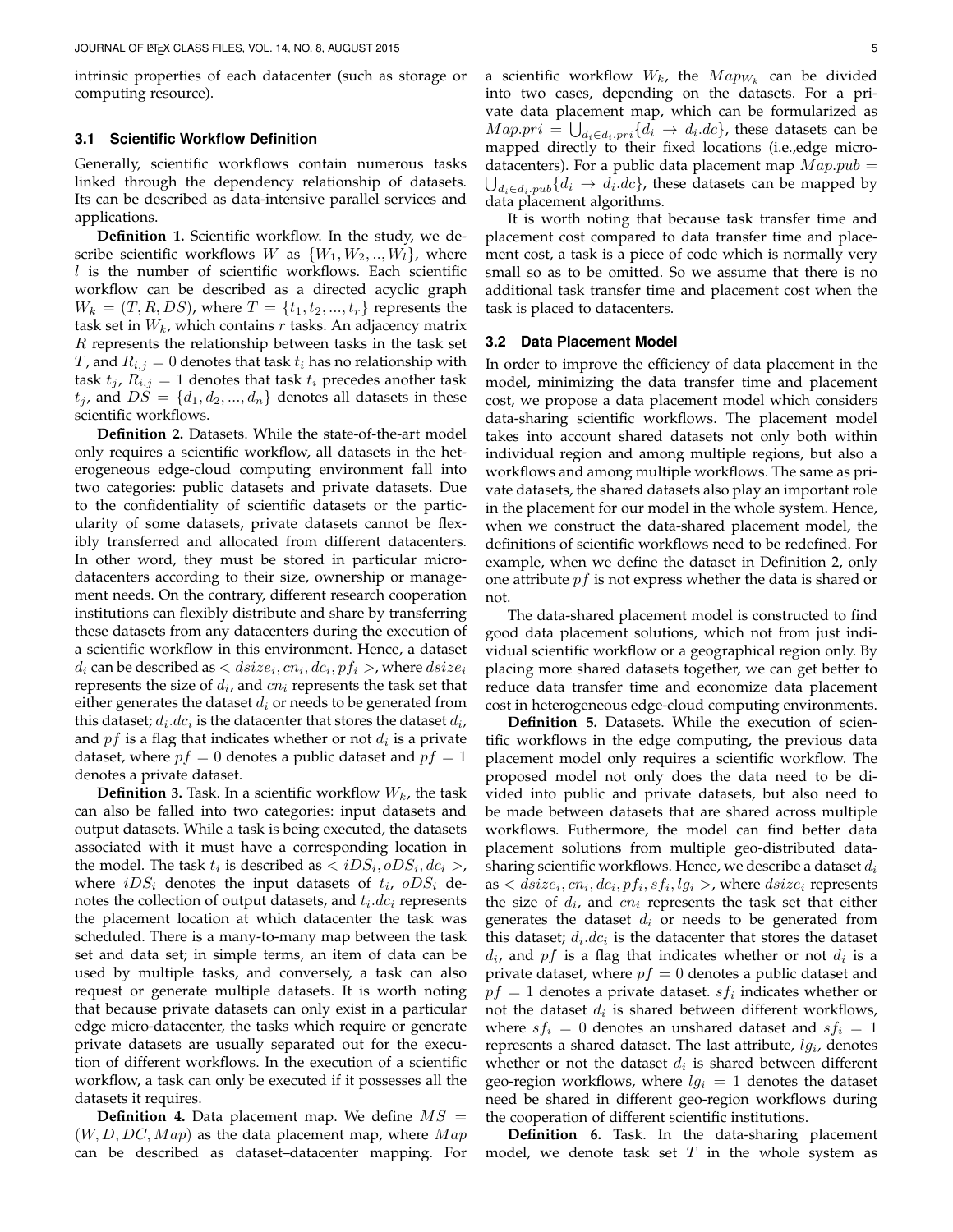$\langle iDS, oDS, dc \rangle$ , where iDS denotes the input datasets,  $oDS$  denotes the collection of output datasets, and  $dc$ represents the placement location. Different from the tranditional defination of task, for each workflow  $W_k$ , a task  $t_i$  should be described more detail. We replace  $iDS_i$  as  $t_i.iDS_w$ , and replace  $oDS_i$  as  $t_i.oDS_w$ . Accourding to whether the task requires scheduling shared datasets, the  $t_i.iDS_w$  is denoted as  $t_i.iDS_w.sf_1$  and  $t_i.iDS_w.sf_0$ . Meanwhile, if the task requires sheduling private datasets, it is denoted as  $t_i.iDS_w.p f_1$ ; otherwise, it is represented as  $t_i.iDS_w.p f_1.$  Futhermore, we describe  $t_i.iDS_w.lg_1$  as the task requires scheduling shared datasets across different regions;  $t_i.iDS_w.lg_1$  is described as their datasets from a same region.

**Definition 7.** Data Placement. In this model,  $S =$  $(W, D, DC, Map, T_{trans}, C_{cost}, N_{iter})$  defines as the data placement, where  $Map$  can be described as datasetdatacenter mapping. The  $Map = \langle pri, pub \rangle$  denotes global data placement map, which is similary with Defination 4. For a private data placement map, which can be formularized as  $Map: pri = \bigcup_{d_i \in d_i: pri} \{d_i \rightarrow d_i.dc\}$ , these datasets can be mapped directly to their fixed locations (i.e.,edge micro-datacenters). For a public data placement map  $Map . pub = \bigcup_{d_i \in d_i .pub} \{d_i \rightarrow d_i .dc\}$ , these datasets can be mapped by data placement algorithms. Specially, we futher represent  $Map.pub$  as  $\langle Map.pub.sh \rangle$  and  $< Map.pub, ush$ , where  $Map.pub.sh = \bigcup_{d_i \in d_i.pub} \{d_i \rightarrow$  $d_i.dc|sf_i = 1$  and  $Map.pub.ush = \bigcup_{d_i \in d_i.pub} \{d_i \rightarrow$  $d_i.dc|sf_i = 0$ }.  $\langle Map.pub.sh \rangle$  can be detailedly divided  $\langle Map.pub.sh.lg \rangle$  and  $\langle Map.pub.sh.lg \rangle$ , where  $Map.pub. sh. lg = \bigcup_{d_i \in d_i. pub} \{d_i \rightarrow d_i. dc | sf_i = 1 \& lg_i =$ 1} and  $Map.pub.sh.ulg = \bigcup_{d_i \in d_i.pub} \{d_i \rightarrow d_i.dc|sf_i =$  $1 \& l g_i = 0$ .

During the execution of all the workflows in the model,  $T_{trans}$  denotes the total data transfer time and  $C_{cost}$  represents the map of data placement cost. We use formula (1) to calculate the data thansfer time  $T_{trans}$  ,  $C_{cost}$  can be calculated by (2), and  $N_{iter}$  can be calculated by iteration times of data placement algorithm (DPA).

$$
T_{trans} = \sum_{i=1}^{|DC|} \sum_{j \neq i}^{|DC|} \sum_{k=1}^{|D|} \frac{dsize_k}{band_{ij}} \cdot g_{ijk} \tag{1}
$$

where  $g_{ijk}$  is used to discern whether a dataset  $d_k$  is being transferred from different datacenters throughout the process of data scheduling;  $g_{ijk} = 0$  indicates that  $d_k$  is always in the same datacenter.

$$
\begin{cases}\nC_{cost} = Cost_{wl}^{rt}(Map.pub) + Cost_{wl}^{rt}(Map.pri) \\
\vec{Cost}_{wl}^{rt}(Map.pub) = \begin{cases}\n\vec{Cost}_{wl}^{rt}(Map.pub.sh) \\
\vec{Cost}_{wl}^{rt}(Map.pub.ush) \\
\vec{Cost}_{wl}^{rt}(Map.pub.sh) = \begin{cases}\n\vec{Cost}_{wl}^{rt}(Map.pub.sh.lg) \\
\vec{Cost}_{wl}^{rt}(Map.pub.sh.ug)\n\end{cases} \\
\end{cases}
$$
\n(2)

where  $g_{ijk}$  is used to discern whether a dataset  $d_k$  is being transferred from different datacenters throughout the process of data scheduling;  $g_{ijk} = 0$  indicates that  $d_k$  is always in the same datacenter. where  $g_{ijk}$  is used to discern whether a dataset  $d_k$  is being transferred from different dat-

Using the shortest map time to obtaining the lowest data transfer time and placement cost is the optimal workflow strategy for data placement mapping. Hence, the characteristics of data and the data placement strategy are the two most important factors influencing our model. We have considered the privacy and sharing of the data, and we will describe our data placement strategy in the next section. Therefore, our data placement model comprehensively calculates the data transfer time and data placement cost for scientific workflows in heterogeneous edge-cloud computing environments.

## **4 DATA PLACEMENT STRATEGY**

A model has been constructed based on real-life parameters, which involve multiple geo-distributed data-sharing scientific workflows. In this section, a novel data placement strategy based on the model is described, which provides the algorithm for finding a better data placement map, which can maximize the speed of finding the optimal location, to minimize data transfer time and data placement cost. We describe our data placement strategie as two stages: first, a data placement algorithm(DE-DPSO-DPA) is designed to determine the final locations of public datasets. Afterwards, the proposed data placement strategy (DE-DPSO-DPS) specifically based on DE-DPSO-DPA is described.

#### **4.1 DE-DPSO-DPA**

The PSO algorithm and DE algorithm are both heuristic search algorithms based on groups, proposed by [\[18\]](#page-10-17) and [\[19\]](#page-10-18), respectively. While elaborating on these algorithms, which are beyond the scope of this paper, our DE-DPSO algorithm does not only enables traditional PSO to solve discrete problems like data placement through problem coding, but also skillfully combines an efficient global optimization DE algorithm.

#### *4.1.1 Problem Encoding*

Inspired by the coding strategy mentioned in [\[16\]](#page-10-15), [\[20\]](#page-10-19), a discrete coding strategy is provided for the data placement problem to satisfy the well-known principles of completeness, non-redundancy, and viability. Most meta-heuristic algorithms filter the optimal solution by generating ndimensional candidate particles. In our data placement problem, a particle maps a solution for data-sharing scientific workflows in the proposed distributed model. The *i*th particle in the algorithm's tth iteration is formulated as

$$
X_{i,t} = \{x_{i,t}^1, x_{i,t}^2, ..., x_{i,t}^d\}
$$
 (3)

where  $d$  is the dimension of this particle and represents the number of datasets in the model. Meanwhile,  $\overline{x_{i,t}^k}$  denotes the placement location of the  $k$ th dataset after the  $t$ th iteration of the algorithm. It is worth noting that, for a particle in this model, there are  $Q$  dimensions representing the private datasets are fixed, and the  $H$  dimensions representing datasets are shared for multiple workflows.

After determining the correspondence between each particle and the candidate solution in our model, a data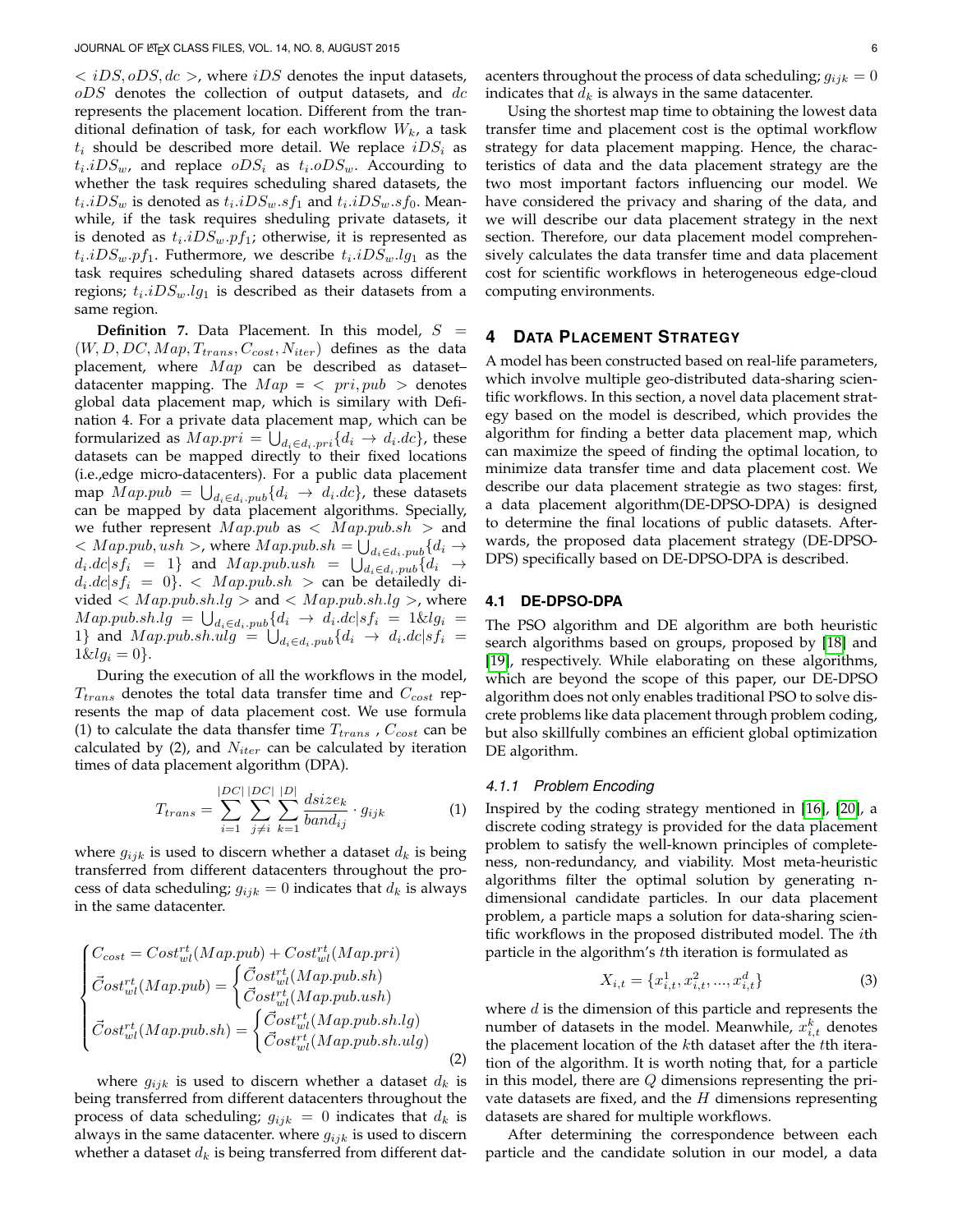#### **Algorithm 1** DE-DPSO-DPA

#### **Require:**

T(itermax) , t(current iteration), n (particles),

D (the dimension), F(scaling factor),  $Cr_q$ ,  $Cr_p$ 

**Ensure:**

- Res (the best optimal solution)
- 1: Set parameters and Initialize all datasets' placement;
- 2: Set particle dimension  $H = |D.pub|$ ;
- 3: **for** i : 1 to swarm size n **do**
- 4: **for** d : 1 to H **do**
- 5: Initialize  $x_{id}^k$  randomly;
- 6: **End for**
- 7: Initialize pbest
- 8: **End for**
- 9: Initialize gbest
- 10: **while** t <= T **do**
- 11: **for**  $i = 1$  to n **do**
- 12: Select a, b randomly from particles and  $a \neq b$ ;
- 13: mutation( $x_{i,t-1}, F, x_{a,t-1}, x_{b,t-1}$ ) by Equation (3)
- 14: crossover( $x_{pbest,t-1}, u_{i,t}, Cr_p$ ) by Equation (4)
- 15: crossover( $x_{\text{gbest},t-1},u_{i,t},Cr_q$ ) by Equation (4)
- 16: Select  $x_{i,t}$  by Equation (5)
- 17: **end for**
- 18:  $t= t+1$
- 19: **end while**
- 20: Update the best optimal solution Res
- 21: **Output Result**

placement algorithm, which finding the optimal location in the shortest time, is proposed such that the exposed dataset could be placed in the appropriate datacenter, in order to achieve the goal of minimizing data transmission time and data placement cost.

#### *4.1.2 Algorithm description*

The traditional PSO algorithm is a classical heuristic algorithm, and its update strategy is based on the velocity and position of the particles. When it is used as a data placement algorithm, there are two problems:

- It is easy to fall into local optimization.
- It cannot handle discrete problems, such as the one in this study.

To address these issues, the DE algorithm is used to expand its search capability, and the algorithm is also discretized based on the application scenarios. The pseudocode of our DE-DPSO-DPA algorithm for scientific workflows is presented in Algorithm 1. Specifically, at the first part (lines 1-9), all the datasets and the algorithm parameters are initialized. The steps are the preprogressing of placing shared datasets, and the algorithm evaluates the current fitness of particles and also updates best values with the best result. Thereafter, according to the steps described in 10)∼17), the update strategy for each particle at every iteration adapts the mutation and crossover operators of the DE to update the best global solution, which effectively prevents the algorithm from falling into the local optimal

solution. The mutation strategy for the *i*th particle at the *t*th iteration is formulated as follows.

$$
u_{i,t} = x_{i,t-1} \oplus F \odot (x_{a,t-1} \ominus x_{b,t-1}) \tag{4}
$$

where  $u_{i,t}$  is a new feasible particle and F is the scale factor. After the mutation, the generated particle is changed by a crossover strategy. For the individual cognition and social cognition components, the crossover operator of our algorithm is shown in Equation (4).

$$
\begin{cases}\n\vec{y} = crossover(\vec{x}_1, \vec{x}_2, prob) \\
\vec{y}[i] = \begin{cases}\n\vec{x}_1[i] & if \quad Random.r < prob \\
\vec{x}_2[i] & if \quad Random.r \ge prob\n\end{cases}\n\end{cases} (5)
$$

where  $Random.r$  is a random factor between 0 and 1.  $prob$ is a parameter used to control the extent of crossover operations. In order to get the optimal solution, the operation is executed twice in each algorithm's iteration. Specifically,  $Cr_p$  denotes the crossover parameter, which controls the distance between the current particle position and the local optimal position. Meanwhile,  $Cr<sub>q</sub>$  is also a parameter that proportionally selects indexes in an old particle and replaces the segment between them with the gbest particle segment.  $\vec{y}$ ,  $\vec{x}_1$  and  $\vec{x}_2$  also represent particles in different cases. The final particle,  $\vec{y}$ , obtained by the above operations at the tth iteration is denoted as  $w_{i,t}$ .

The optimality of a particle is usually measured by the fitness function: the smaller it is, the better the performance. In the present data placement problem, clearly, the better particle must have a smaller data transfer time and a higher speed of finding the final location of all the datasets. In the discrete encoding method, the fitness value  $fit_1()$  and  $fit_2$ () are defined as the data transmission time and placement cost respectively. In summary, the update strategy can be described as follows:

$$
x_{i,t} = \begin{cases} w_{i,t} & \text{if } \text{fit}(w_{i,t}) < \text{fit}(gbest) \\ x_{i,t-1} & \text{if } \text{fit}(w_{i,t}) \ge \text{fit}(gbest) \end{cases} \tag{6}
$$

$$
x_{i,t} = \begin{cases} w_{i,t} & \text{if } \text{fit}(w_{i,t}) < \text{fit}(gbest) \\ x_{i,t-1} & \text{if } \text{fit}(w_{i,t}) \ge \text{fit}(gbest) \end{cases} \tag{7}
$$

where the  $T_{trans(X_i)}$  represents the total transfer time required for all data during the allocation of the datacenter, and the  $N_{iter}$  represents the number of iterations when the algorithm converges and can be used to quantify the speed of the strategy in finding the optimal position (i.e. the fewer iterations, the faster the speed).

## **4.2 DE-DPSO-DPS**

Algorithm 2 is designed to describe our data placement strategy for data-sharing scientific workflows. It consists of three parts: data placement of private datasets (lines 1- 3), data placement of public datasets(lines 4-6), and the combination of the former two parts (line 7-8).

In part one, after initializing the current storage of all the datacenters, the total data transfer time, data placement cost and the number of DE-DPSO-DPA iterations to 0, all datasets are classified into public datasets and private datasets. Subsequently, these private datasets are distributed to fixed datacenters. In part two, the remaining public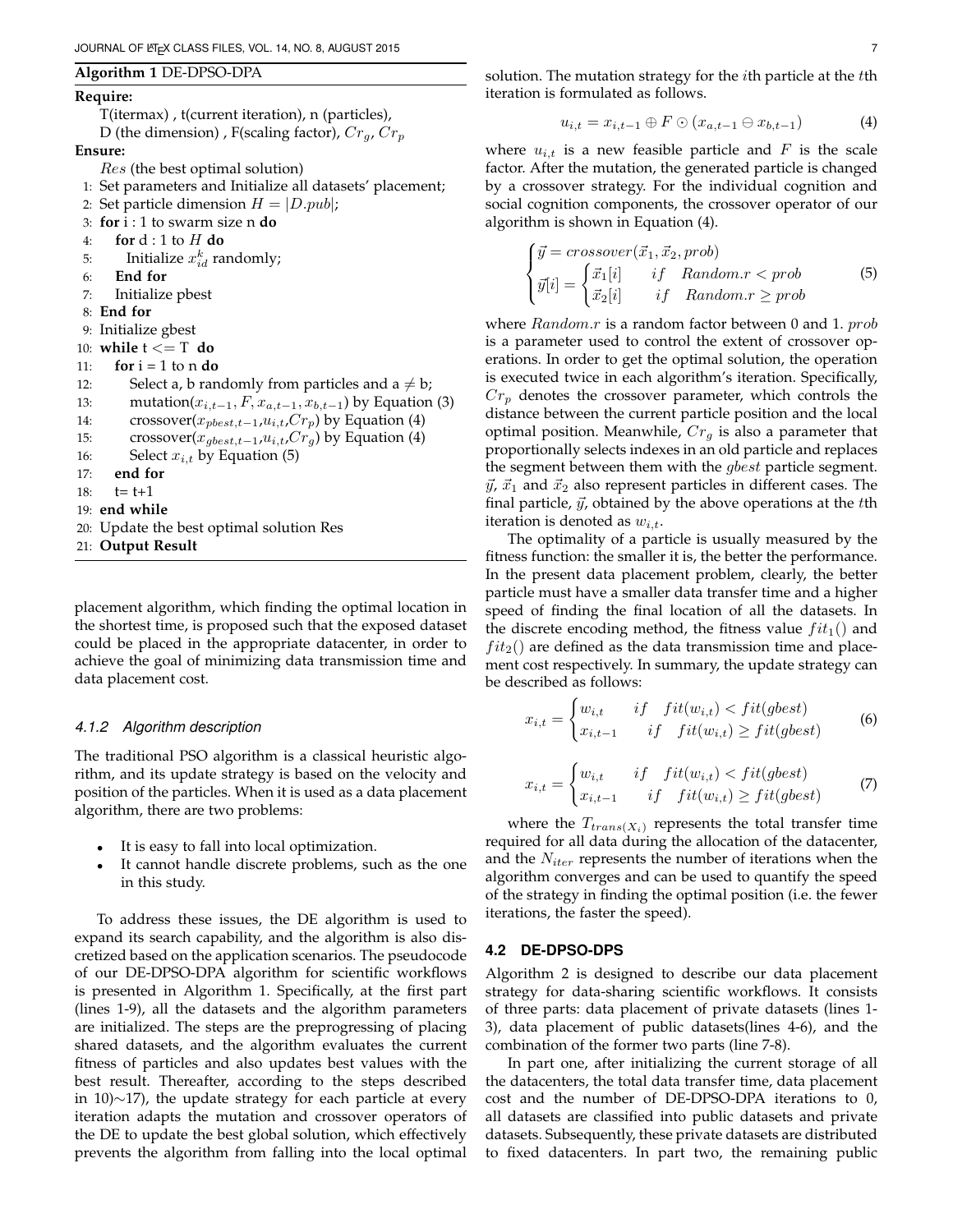#### **Algorithm 2** DE-DPSO-DPS

#### **Require:**

initial datasets DS, Tasks T, Datacenters DC **Ensure:**

- $PM$  (data placement map), Data transfer time  $T_{trans}$ , Number of iterations  $N_{iter}$
- 1: Initial Data transfer time  $T_{trans} = 0$ , Data placement cost  $C_{cost} = 0$ , number of algorithm's iteration  $N_{iter} = 0$ ,
- 2: Divide datasets  $DS$  into  $DS.pub$  and  $DS.pri;$
- 3: Allocate datasets  $DS.print$  to  $DC;$
- 4: Divide datasets  $DS.pub$  into  $DS.ush$  and  $DS.sh$ ;
- 5: allocate datasets  $D.pub$  into  $DC$ ;
- 6: DE-DPSO-DPA;
- 7: Calculate  $T_{trans}$ ,  $C_{cost}$  and  $N_{iter}$ ;
- 8: **Output Result**

datasets are divided into unshared and shared datasets. These unshared and shared datasets are then respectively distributed to proper datacenters according to the DE-DPSO-DPA. In part three, this algorithm assembles the maps, the total data transmission time, and the number of iterations of all the datasets. There have been two improvements: (1) all data placement solutions are transformed into a closed annular searching space in order to ensure that they are effective and are mapped to actual datacenters; (2) the particle velocity speed is constrained based on the dataset characteristics (e.g., public/private and shared/unshared) in order to guarantee that DE-DPSO-DPS can locate appropriate data placement solutions.

The problem with data placement strategies for datasharing scientific workflows in heterogeneous edge-cloud computing environments can be represented by Equation(6). It's core purpose is to pursue a minimum total data transmission time and placement cost while satisfying the storage capacity constraint for each datacenter.

$$
\begin{cases}\nMinimize T_{trans} \\
Minimize Cost_{trans} \\
subject\ to\ \forall i, \sum_{j=1}^{|D|} d_j \cdot l_{ij} \le capacity_i\n\end{cases} \tag{8}
$$

where  $l_{ij}$  is a flag which represents whether the datacenter  $dc_i$  stores the dataset  $d_j$ ;  $l_{ij} = 1$  indicates that it does, while  $l_{ij} = 0$  indicates that it does not. *capacity<sub>i</sub>* denotes the storage capacity of the ith datacenter.

## **5 EXPERIMENTAL RESULTS AND ANALYSIS**

In this section, several simulation experiments, designed to evaluate the effectiveness of the proposed data placement strategy, are described and the impact factors in our data placement model are discussed. Comparing the results with those from other strategies and also considering the different scenarios of these factors, the advantages of our proposed strategy in this context, as well as the impact factors, are evaluated. All the experiments were conducted on a machine with the following specifications: an Intel(R) Core(TM) i7–4790 CPU @ 3.40 GHz, 16 GB of RAM, Windows10(64bit), and IntelliJ IDEA2019.2.4.

#### **5.1 Experimental Setup**

In the developed DE-DPSO-DPA, the initial population size was set to 100, the maximum number of iterations was set to 2000, the scaling factor was set to 0.15, and  $Cr_a$  and  $Cr_p$  were set to 0.1 and 0.1, respectively. The synthetic workflows from Montage in astronomy released by Bharathi et al [\[21\]](#page-10-20) were used, and both the number of datasets and the structures differed in them. In order to discuss the impact factors in our model, the number of edge micro-datacenters was changed from three to five, and the number of cloud datacenters was set at two. The storage capacity of edge micro-datacenters was the same in the same simulation, varying from 150 GB to 300 GB in steps of 50 GB. In addition, the bandwidth between different datacenters in basic experiment was set as follows(its unit is M/s):

$$
Bandwidth = \begin{bmatrix} \sim & 5 & 5 & 5 & 5 \\ 5 & \sim & 20 & 20 & 20 \\ 5 & 20 & \sim & 100 & 150 \\ 5 & 20 & 100 & \sim & 200 \\ 5 & 20 & 150 & 200 & \sim \end{bmatrix}
$$
(9)

the bandwidth between two cloud datacenters was set as 5 M/s, the bandwidth between an edge micro-datacenter and a cloud datacenter was 20 M/s, and the bandwidth between different edge micro-datacenters were set as {100  $M/s$ , 150  $M/s$ , 200  $M/s$ . In the basic experiment, there are three edge micro-datacenters and their storage capacity was set as 150GB. To compare the performance of different bandwidths across different edge micro-datacenters of these data placement strategies, we observed the bandwidth across different edge micro-datacenters is {0.5, 0.8, 1.5, 3, 5} times faster than the bandwidth in the basic experiment. Futhermore, the general workflows are generated by the given workflow settings listed in Table 7. For each examination, both the number of specific and general workflows in the sample space is 100. And the average values of executing all workflows are shown in Figs. 4, 5, 6, 7, and 8.

#### **5.2 Performance Comparison**

Four other data placement strategies were compared with our DE-DPSO-DPS. The deployment of data in the other strategies was based on the following algorithms: random, DE, DPSO, and GA-DPSO. In view of the fact that, there are several similarities between the distributed cloud computing environment and our heterogeneous edge-cloud computing environment, the methods used in the former can be refined and applied to our model and compared to our strategy. When the strategy is random, the number of iterations is 1, so the  $N_{iter}$  was ignored. DE, DPSO, and GA-DPSO are meta-heuristic algorithms, which need to converge and may generate different results in each experiment. According to [\[16\]](#page-10-15), if the fitness values are consistent for over 80 consecutive iterations, the algorithm is considered to have converged. The data transfer time and the speed of finding the final location for all datasets are measured as the average of 100 repeated experiments.

## *5.2.1 Variation in Bandwidth and Storage Capacity of Edge micro-Datacenters*

Table III and Table IV show the results of comparing the different bandwidths and different storage capacities, of the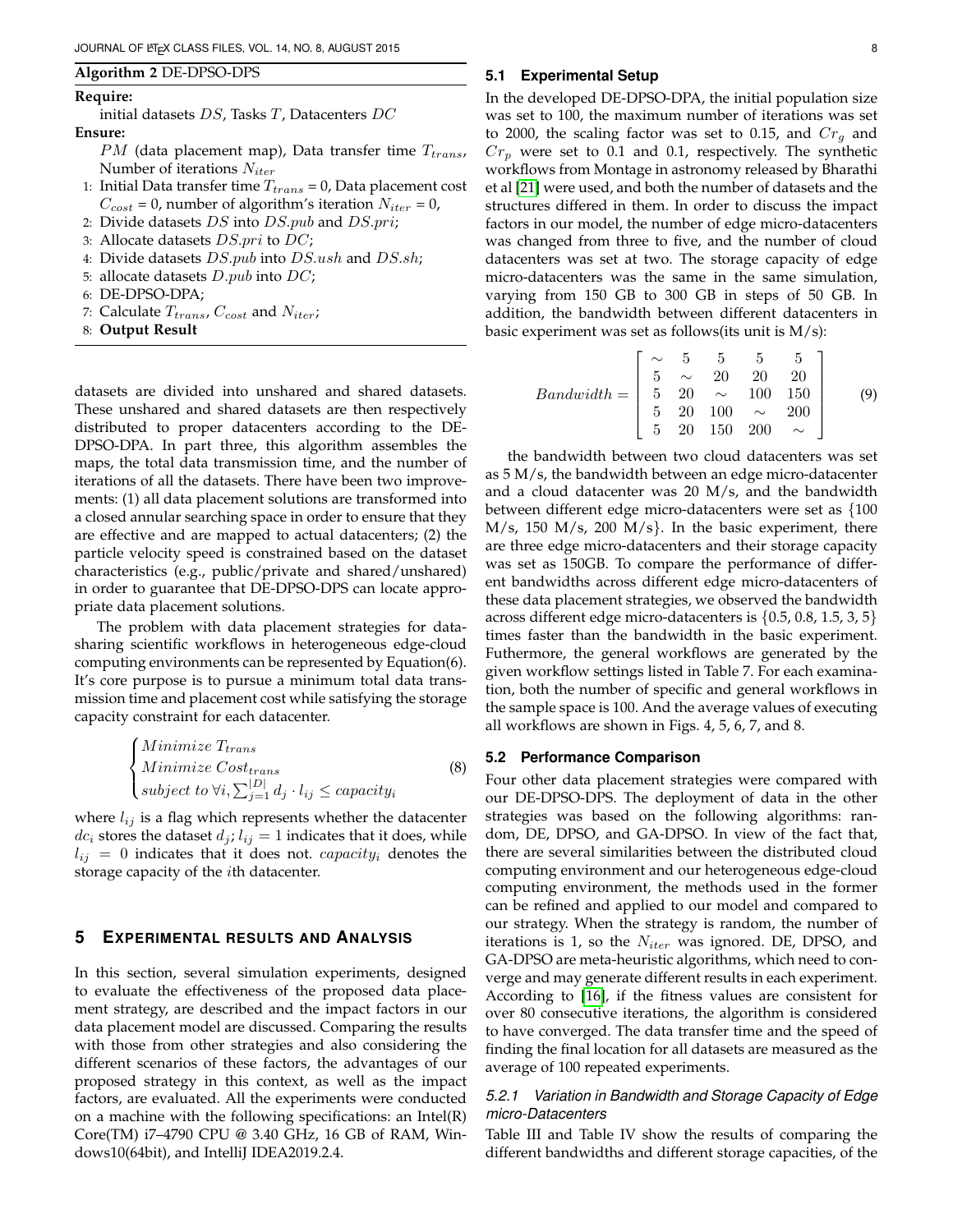#### JOURNAL OF LATEX CLASS FILES, VOL. 14, NO. 8, AUGUST 2015 9

|             | <b>Bandwidth of Edge micro-Datacenters</b> |                          |             |                          |             |                          |             |                          |             |                          |  |  |  |
|-------------|--------------------------------------------|--------------------------|-------------|--------------------------|-------------|--------------------------|-------------|--------------------------|-------------|--------------------------|--|--|--|
| Algorithms  | 0.5                                        |                          | 0.8         |                          | 1.5         |                          | 3           |                          | 5           |                          |  |  |  |
|             | $T_{trans}$                                | $N_{iter}$               | $T_{trans}$ | $N_{iter}$               | $T_{trans}$ | $N_{iter}$               | $T_{trans}$ | $N_{iter}$               | $T_{trans}$ | $N_{iter}$               |  |  |  |
| Random      | 36564.17                                   | $\overline{\phantom{a}}$ | 26032.87    | $\overline{\phantom{a}}$ | 14787.45    | $\overline{\phantom{a}}$ | 9116.71     | $\overline{\phantom{a}}$ | 6788.63     | $\overline{\phantom{a}}$ |  |  |  |
| DE-DPS      | 7883.97                                    | 1707                     | 6182.27     | 1442                     | 4845.19     | 1186                     | 4088.46     | 1042                     | 3787.79     | 1489                     |  |  |  |
| DPSO-DPS    | 8092.25                                    | 165                      | 6223.92     | 182                      | 4885.87     | 135                      | 4114.91     | 117                      | 3812.82     | 194                      |  |  |  |
| GA-DPSO-DPS | 7827.42                                    | 1315                     | 6112.22     | 1384                     | 4830.79     | 1664                     | 4081.86     | 1523                     | 3786.71     | 1410                     |  |  |  |
| DE-DPSO-DPS | 7818.04                                    | 211                      | 6069.18     | 351                      | 4830.34     | 327                      | 4082.89     | 265                      | 3785.50     | 198                      |  |  |  |

TABLE 4: Comparison of Different Strategies with Different Bandwidths

The unit of  $T_{trans}$  is seconds(s), and  $N_{iter}$  can be calculated by iteration times of data placement algorithm (DPA).

TABLE 5: Comparison of Different Strategies with Different Storage Capacity of Edge micro-Datacenters

|                    | <b>Storage Capacity of Edge micro-Datacenters</b> |                          |             |                          |             |                          |             |                          |             |                          |  |  |
|--------------------|---------------------------------------------------|--------------------------|-------------|--------------------------|-------------|--------------------------|-------------|--------------------------|-------------|--------------------------|--|--|
| <b>Algorithms</b>  | 150G                                              |                          | 200G        |                          | 250G        |                          | 300G        |                          | 350G        |                          |  |  |
|                    | $T_{trans}$                                       | $N_{iter}$               | $T_{trans}$ | $N_{iter}$               | $T_{trans}$ | $N_{iter}$               | $T_{trans}$ | $N_{iter}$               | $T_{trans}$ | $N_{iter}$               |  |  |
| Random             | 19267.53                                          | $\overline{\phantom{a}}$ | 13947.78    | $\overline{\phantom{a}}$ | 14300.76    | $\overline{\phantom{a}}$ | 13413.87    | $\overline{\phantom{a}}$ | 12729.17    | $\overline{\phantom{a}}$ |  |  |
| DE-DPS             | 5610.33                                           | 968                      | 5483.35     | 1038                     | 4460.15     | 1272                     | 4383.37     | 1467                     | 4358.24     | 769                      |  |  |
| DPSO-DPS           | 5685.15                                           | 151                      | 5428.95     | 105                      | 5877.73     | 109                      | 4315.18     | 137                      | 4268.19     | 105                      |  |  |
| GA-DPSO-DPS        | 5601.00                                           | 1485                     | 5385.59     | 1263                     | 4479.62     | 1549                     | 4258.96     | 1623                     | 4164.98     | 1637                     |  |  |
| <b>DE-DPSO-DPS</b> | 5585.15                                           | 218                      | 5382.84     | 323                      | 4466.68     | 312                      | 4251.91     | 251                      | 4161.89     | 225                      |  |  |

edge computing datacenters for the five data placement strategies in achieving the optimal result for our scientific workflows. As the bandwidth across different datacenters increased, the number of their DPA's iteration times did not fluctuate very much, and the data transmission time decreased significantly. As shown in table IV, with the increase of the storage capacities, both the data transmission time and the number of iterations are reduced. For data transmission time, no matter how the impact factors change, the DE-DPSO-DPS is the most optimal. For the iteration times of their DPA, only DPSO-DPS is slightly less than DE-DPSO-DPS, which is determined by the fact that DPSO is extremely prone to local optimization.

## *5.2.2 Variation in Ratio of Fixed and Shared Datasets*

Table III and Table IV show the results of comparing the different bandwidths and different storage capacities, of the edge computing datacenters for the five data placement strategies in achieving the optimal result for our scientific workflows. As the bandwidth across different datacenters increased, the number of their DPA's iteration times did not fluctuate very much, and the data transmission time decreased significantly. As shown in table IV, with the increase of the storage capacities, both the data transmission time and the number of iterations are reduced. For data transmission time, no matter how the impact factors change, the DE-DPSO-DPS is the most optimal. For the iteration times of their DPA, only DPSO-DPS is slightly less than DE- DPSO-DPS, which is determined by the fact that DPSO is extremely prone to local optimization.

## *5.2.3 Variation in Number of Workflow*

It can be observed that the growth of data transfer cost obtained from these three data placement strategies is stable with the increase of the number of data-sharing scientific cloud workflows. And the performance of the workflowlevel strategy is better than that of random and task-level strategies. In fact, our strategy reduces the total data transfer cost by 16.70 and 10.67 percent on average respectively in comparison to the random and task-level strategies. But for the task-level data placement strategy, it only cuts the cost down by 6.77 percent on average in comparison to the ran- dom strategy. In conclusion, for general datasharing scientific cloud workflows, the performance of our workflow-level data placement strategy is much better than its task-level and random counterparts. Specifically, the random strategy does not optimize the placement of initial datasets and only distributes generated flexible datasets to the location where they are generated.

#### *5.2.4 Variation in Number of edge-datacenter*

Figure 4 shows the data transfer time and the number of iterations of different data placement strategies with and without data sharing. Our data-sharing-based model is superior to those in which each workflow is considered separately, in terms of the total data transfer time under the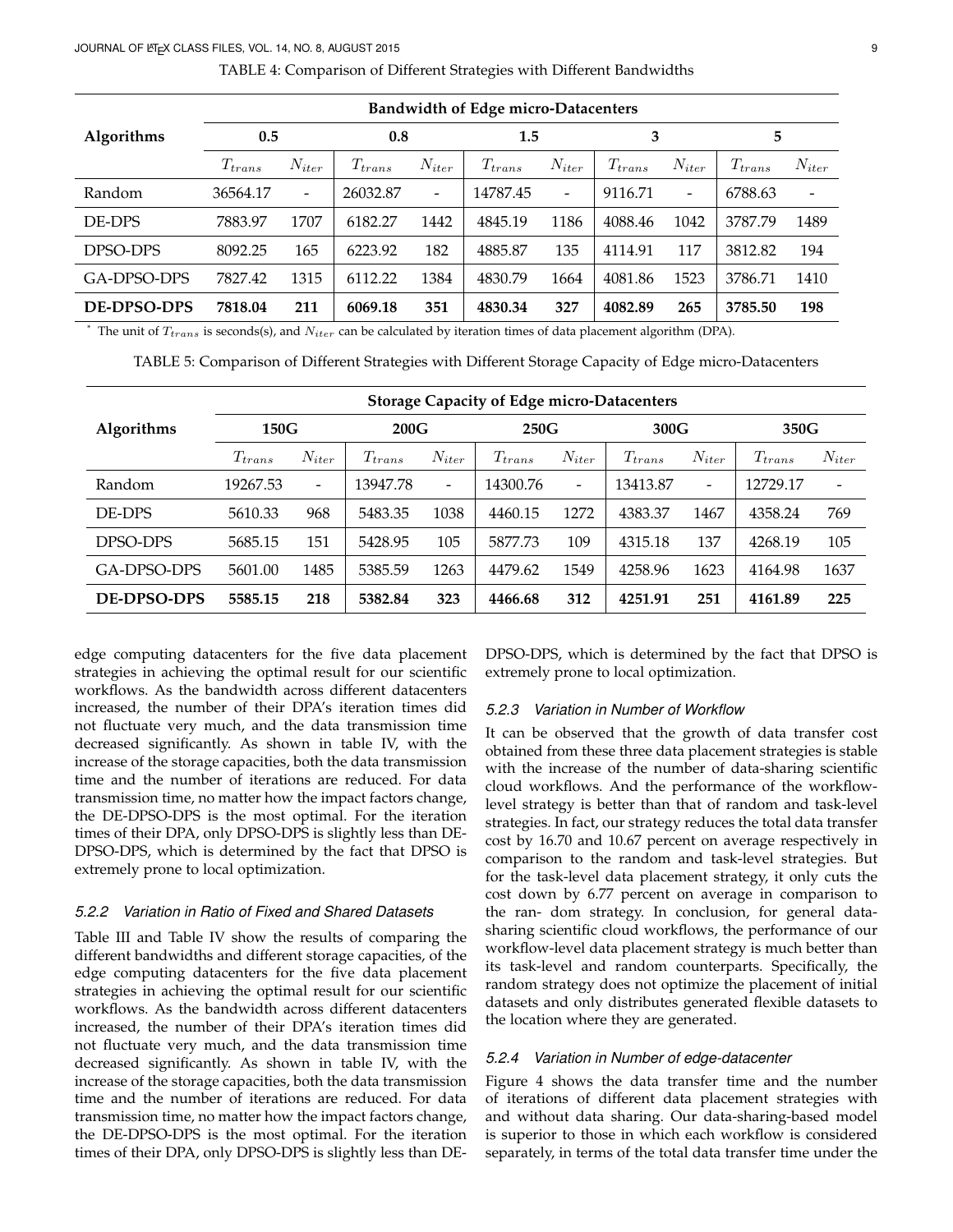same data placement strategy. Additionally, the proposed data placement strategy results in minimum data transfer time, regardless of whether sharing is considered or not. Futhermore, because all workflows are treated as one, the model that considers shared datasets shows tremendous advantage for their DPA's iteration times in each strategy.

#### *5.2.5 Variation in Storage Capacity of edge-datacenter*

Figure 6 shows the data transfer time and the number of iterations of different data placement strategies with and without data sharing. Our data-sharing-based model is superior to those in which each workflow is considered separately, in terms of the total data transfer time under the same data placement strategy. Additionally, the proposed data placement strategy results in minimum data transfer time, regardless of whether sharing is considered or not. Futhermore, because all workflows are treated as one, the model that considers shared datasets shows tremendous advantage for their DPA's iteration times in each strategy.

#### *5.2.6 iteration times of DPAs*

Figure 7 shows the data transfer time and the number of iterations of different data placement strategies with and without data sharing. Our data-sharing-based model is superior to those in which each workflow is considered separately, in terms of the total data transfer time under the same data placement strategy. Additionally, the proposed data placement strategy results in minimum data transfer time, regardless of whether sharing is considered or not. Futhermore, because all workflows are treated as one, the model that considers shared datasets shows tremendous advantage for their DPA's iteration times in each strategy.

#### *5.2.7 different datasets*

Figure 8 shows the data transfer time and the number of iterations of different data placement strategies with and without data sharing. Our data-sharing-based model is superior to those in which each workflow is considered separately, in terms of the total data transfer time under the same data placement strategy. Additionally, the proposed data placement strategy results in minimum data transfer time, regardless of whether sharing is considered or not. Futhermore, because all workflows are treated as one, the model that considers shared datasets shows tremendous advantage for their DPA's iteration times in each strategy.

## **6 RELATED WORK**

Developing a strategy to finding an optimal data placement in a distributed environment has always been a considerable challenge. Whether in traditional storage systems or in the newer cloud and heterogeneous edge-cloud computing systems, the data placement problem has been studied in depth. In this era of highly developed network technology, we require a model which considers real-world scenarios as much as possible. Along with factors, such as large datasets, shared datasets, private datasets stored in fixed edge micro-datacenters, and bandwidth limitations, which have a critical effect on the data transfer time and the speed of finding the final location for data placement.

Like cluster or grid systems, several traditional deployment methods for scientific workflows involve distributed computing environments, which are very expensive and do not satisfy the demands of a practical scenario. Moreover, these deployment environments with low-level resource sharing will lead to significant data transmission delays. In the existing distributed computing systems, researchers have focused on optimizing the simulation models and data transfer time in cloud environments. Nukarapu et al. [\[22\]](#page-10-21) proposed a classic data-intensive scientific workflow system deployed on a distributed platform, which explores the interactions between data placement services and relatively reduced system execution time. Yuan et al. [\[23\]](#page-10-22) provided a data placement strategy based on k-means and BEA clustering for a scientific workflow that effectively reduced the number of data movements. However, this strategy ignored the difference in the storage capacity of each datacenter. In addition, the number of data movements did not accurately represent the amount of data movement or the actual data transmission status. Wang et al. [\[24\]](#page-10-23) designed a data placement strategy based on k-means clustering for a scientific workflow in cloud environments that considered the data size and dependency. While this approach reduced the number of data movements using a data replication mechanism, it did not formalize the data replication cost.

As per the results of recent studies, scientific cloud workflow systems can satisfy the demands of scientists from different laboratories or regions, and they can also collaborate and carry out their research process more flexibly [\[25\]](#page-10-24). However, owing to the existence of large-scale dataset interaction and the remote deployment of cloud computing sources, data transmission still requires a significant amount of time during workflow execution. To solve this problem, a time-driven data placement strategy has been developed by combining the advantages of both edge and cloud computing, which also solves the problem of limited resources in edge computing.

In summary, existing studies have only proposed data placement models and strategies to reduce the data transfer time for individual workflows. In particular, as per the latest discussions on heterogeneous edge-cloud computing environments, these models generally consider only one cloud datacenter and one scientific workflow. However, in the real world, cooperation between scientific organizations across different geographical distributions is common. Therefore, the existence of multiple scientific workflows and multiple cloud data centers should be considered when building a data placement model. In such a model, the data sharing can have a big impact on the placement outcome. Additionally, when formulating a data placement strategy, the data transfer time as well as the speed of data placement must be minimized. In this study, distinguishing from the other existing works, a novel data placement model is constructed according to the environment mentioned above, and a strategy is proposed to minimize data transfer time and optimize the speed of obtaining the final placement of data for data-sharing scientific workflows.